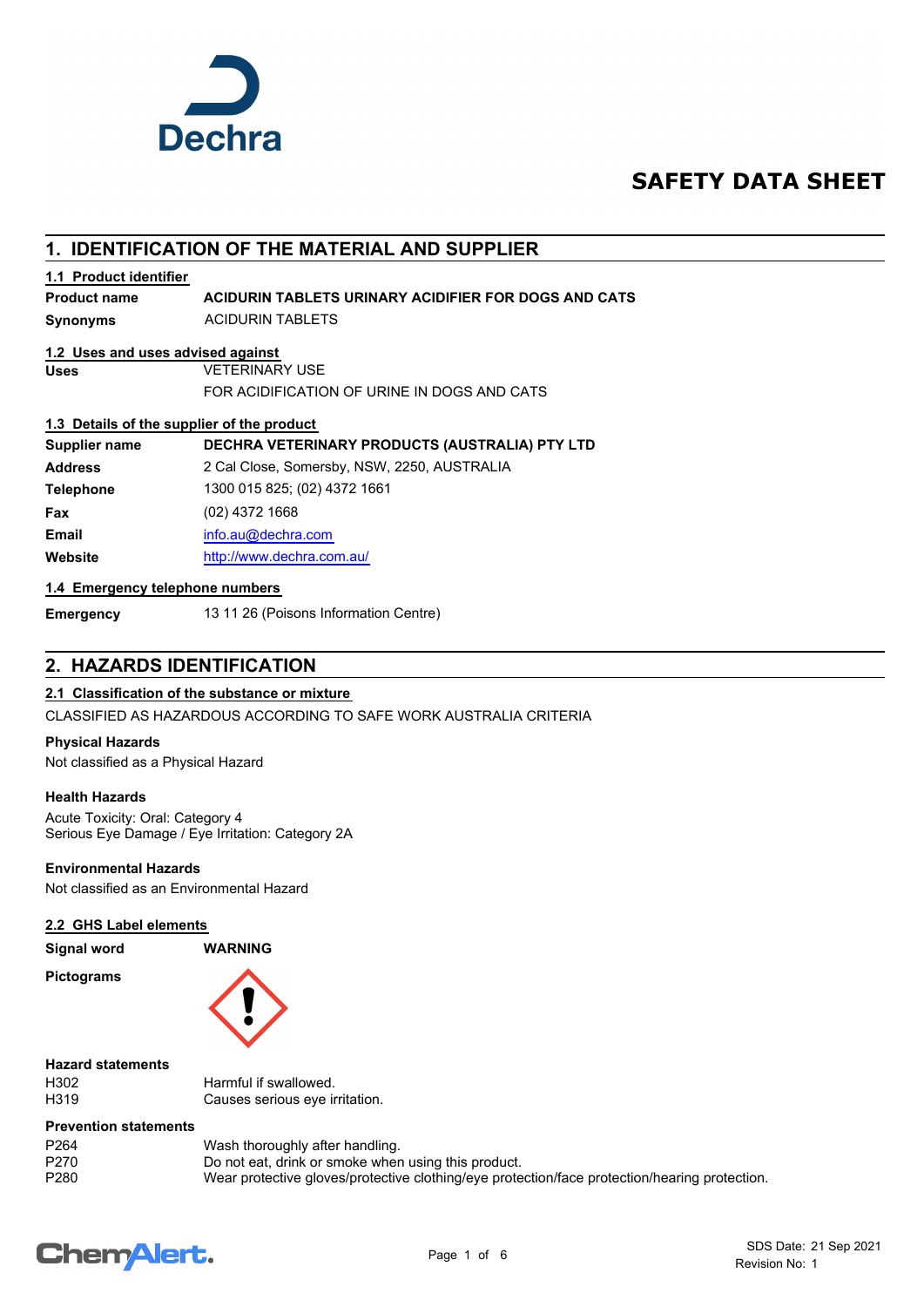#### **Response statements**

P305 + P351 + P338

P301 + P312 IF SWALLOWED: Call a POISON CENTRE or doctor/physician if you feel unwell. IF IN EYES: Rinse cautiously with water for several minutes. Remove contact lenses, if present and easy to do. Continue rinsing.

P330 Rinse mouth.<br>P337 + P313 If eve irritation

If eye irritation persists: Get medical advice/attention.

## **Storage statements**

None allocated.

#### **Disposal statements**

P501 Dispose of contents/container in accordance with relevant regulations.

#### **2.3 Other hazards**

No information provided.

# **3. COMPOSITION/ INFORMATION ON INGREDIENTS**

#### **3.1 Substances / Mixtures**

| Ingredient                | <b>CAS Number</b> | <b>EC Number</b> | Content   |
|---------------------------|-------------------|------------------|-----------|
| AMMONIUM CHLORIDE         | 12125-02-9        | 235-186-4        | $>60\%$   |
| NON HAZARDOUS INGREDIENTS | Not Available     | Not Available    | Remainder |

# **4. FIRST AID MEASURES**

#### **4.1 Description of first aid measures**

| Eye                         | If in eyes, hold eyelids apart and flush continuously with running water. Continue flushing until advised to<br>stop by a Poisons Information Centre, a doctor, or for at least 15 minutes.                 |
|-----------------------------|-------------------------------------------------------------------------------------------------------------------------------------------------------------------------------------------------------------|
| <b>Inhalation</b>           | If inhaled, remove from contaminated area. Apply artificial respiration if not breathing.                                                                                                                   |
| <b>Skin</b>                 | If skin or hair contact occurs, remove contaminated clothing and flush skin and hair with running water.<br>Continue flushing with water until advised to stop by a Poisons Information Centre or a doctor. |
| <b>Ingestion</b>            | For advice, contact a Poisons Information Centre on 13 11 26 (Australia Wide) or a doctor (at once). If<br>swallowed, do not induce vomiting.                                                               |
| <b>First aid facilities</b> | Eye wash facilities should be available.                                                                                                                                                                    |

#### **4.2 Most important symptoms and effects, both acute and delayed**

See Section 11 for more detailed information on health effects and symptoms.

#### **4.3 Immediate medical attention and special treatment needed**

Treat symptomatically.

# **5. FIRE FIGHTING MEASURES**

#### **5.1 Extinguishing media**

Use an extinguishing agent suitable for the surrounding fire.

#### **5.2 Special hazards arising from the substance or mixture**

Non flammable. May evolve carbon oxides and hydrocarbons when heated to decomposition.

#### **5.3 Advice for firefighters**

Treat as per requirements for surrounding fires. Evacuate area and contact emergency services. Remain upwind and notify those downwind of hazard. Wear full protective equipment including Self Contained Breathing Apparatus (SCBA) when combating fire. Use waterfog to cool intact containers and nearby storage areas.

#### **5.4 Hazchem code**

None allocated.

# **6. ACCIDENTAL RELEASE MEASURES**

# **6.1 Personal precautions, protective equipment and emergency procedures**

Wear Personal Protective Equipment (PPE) as detailed in section 8 of the SDS.

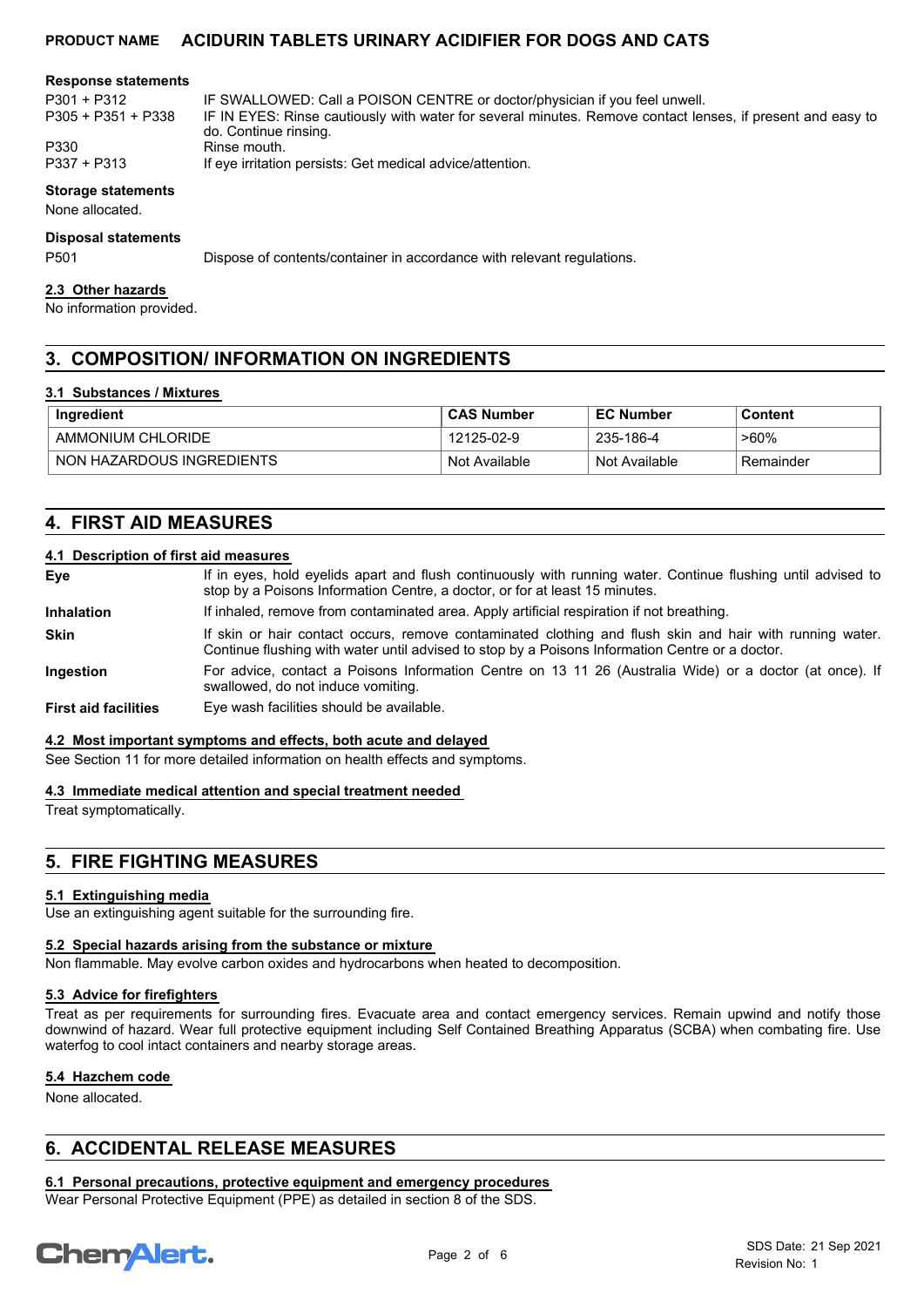#### **6.2 Environmental precautions**

Prevent product from entering drains and waterways.

# **6.3 Methods of cleaning up**

If spilt, collect and reuse where possible.

#### **6.4 Reference to other sections**

See Sections 8 and 13 for exposure controls and disposal.

# **7. HANDLING AND STORAGE**

#### **7.1 Precautions for safe handling**

Before use carefully read the product label. Use of safe work practices are recommended to avoid eye or skin contact and inhalation. Observe good personal hygiene, including washing hands before eating. Prohibit eating, drinking and smoking in contaminated areas.

## **7.2 Conditions for safe storage, including any incompatibilities**

Store in a cool, dry, well marked area, removed from foodstuffs and other drugs. Storage areas and containers should be clearly marked for drug holding, protected from light, freezing or physical damage and tightly sealed when not in use. Keep out of reach of children. Store below 25°C.

## **7.3 Specific end uses**

No information provided.

# **8. EXPOSURE CONTROLS / PERSONAL PROTECTION**

# **8.1 Control parameters**

#### **Exposure standards**

| Ingredient               | Reference        | <b>TWA</b> |                   | <b>STEL</b> |                   |
|--------------------------|------------------|------------|-------------------|-------------|-------------------|
|                          |                  | ppm        | ma/m <sup>3</sup> | ppm         | mg/m <sup>3</sup> |
| Ammonium chloride (fume) | <b>SWA JAUSI</b> | $- -$      | 10                | $\sim$      | 20                |

#### **Biological limits**

No biological limit values have been entered for this product.

#### **8.2 Exposure controls**

Avoid inhalation. Use in well ventilated areas. Maintain dust levels below the recommended exposure standard. **Engineering controls**

#### **PPE**

| Eye / Face         | Not required under normal conditions of use.                          |
|--------------------|-----------------------------------------------------------------------|
| <b>Hands</b>       | Individuals with sensitive skin should consider wearing latex gloves. |
| <b>Body</b>        | Not required under normal conditions of use.                          |
| <b>Respiratory</b> | Not required under normal conditions of use.                          |

# **9. PHYSICAL AND CHEMICAL PROPERTIES**

# **9.1 Information on basic physical and chemical properties**

| Appearance                   | <b>ROUND PINK TABLETS</b> |
|------------------------------|---------------------------|
| Odour                        | <b>ODOURLESS</b>          |
| <b>Flammability</b>          | <b>NON FLAMMABLE</b>      |
| <b>Flash point</b>           | <b>NOT RELEVANT</b>       |
| <b>Boiling point</b>         | <b>NOT AVAILABLE</b>      |
| <b>Melting point</b>         | <b>NOT AVAILABLE</b>      |
| <b>Evaporation rate</b>      | <b>NOT AVAILABLE</b>      |
| рH                           | NOT AVAILABLE             |
| <b>Vapour density</b>        | <b>NOT AVAILABLE</b>      |
| <b>Relative density</b>      | <b>NOT AVAILABLE</b>      |
| Solubility (water)           | <b>SOLUBLE</b>            |
| Vapour pressure              | <b>NOT AVAILABLE</b>      |
| <b>Upper explosion limit</b> | <b>NOT RELEVANT</b>       |
| Lower explosion limit        | <b>NOT RELEVANT</b>       |

# **ChemAlert.**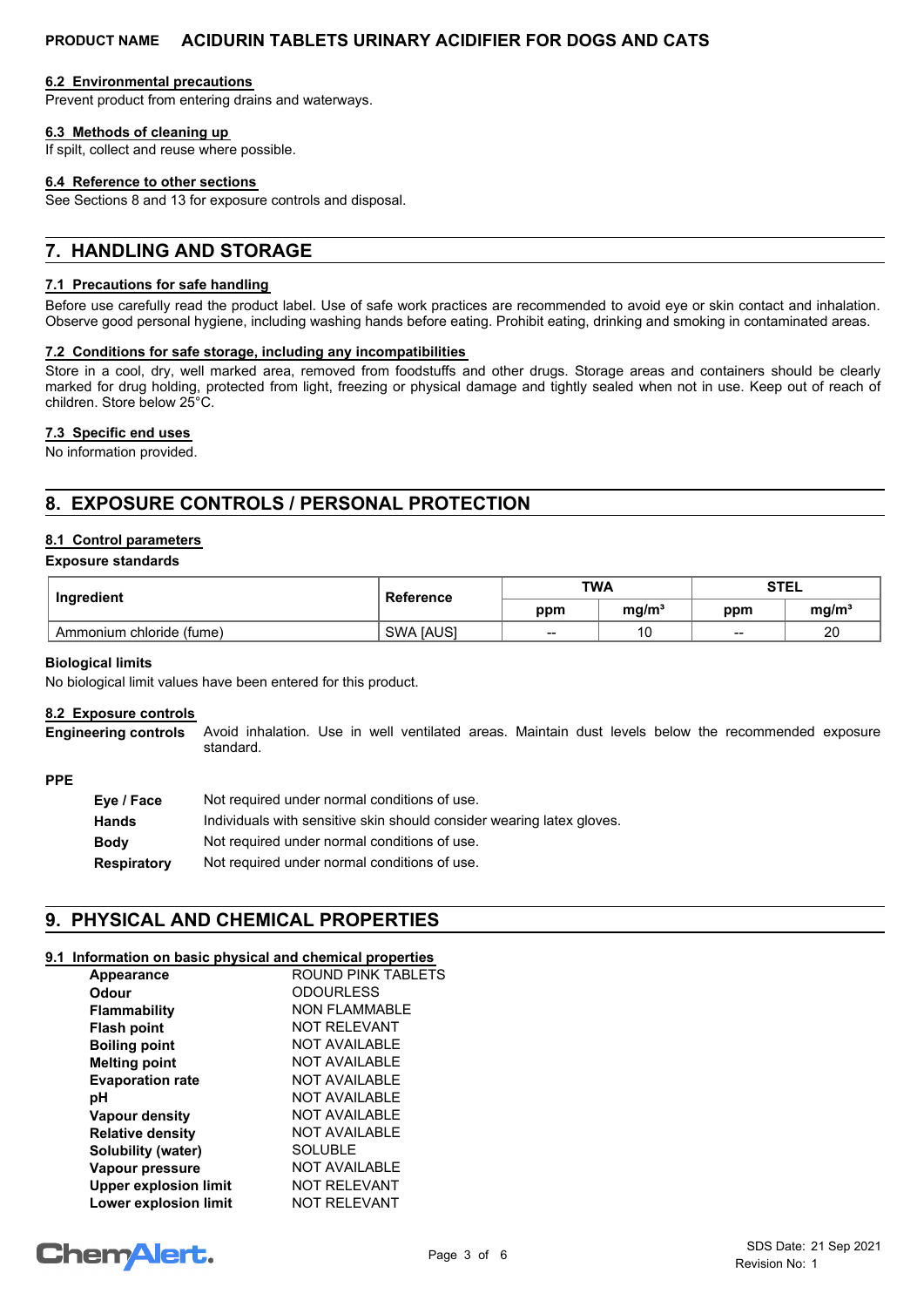#### **9.1 Information on basic physical and chemical properties**

| <b>Partition coefficient</b>     | <b>NOT AVAILABLE</b> |
|----------------------------------|----------------------|
| <b>Autoignition temperature</b>  | <b>NOT AVAILABLE</b> |
| <b>Decomposition temperature</b> | <b>NOT AVAILABLE</b> |
| <b>Viscosity</b>                 | <b>NOT AVAILABLE</b> |
| <b>Explosive properties</b>      | <b>NOT AVAILABLE</b> |
| <b>Oxidising properties</b>      | <b>NOT AVAILABLE</b> |
| <b>Odour threshold</b>           | <b>NOT AVAILABLE</b> |

# **10. STABILITY AND REACTIVITY**

## **10.1 Reactivity**

Carefully review all information provided in sections 10.2 to 10.6.

#### **10.2 Chemical stability**

Stable under recommended conditions of storage.

## **10.3 Possibility of hazardous reactions**

Polymerization will not occur.

## **10.4 Conditions to avoid**

Avoid contact with incompatible substances.

#### **10.5 Incompatible materials**

Compatible with most commonly used materials.

## **10.6 Hazardous decomposition products**

May evolve carbon oxides and hydrocarbons when heated to decomposition.

# **11. TOXICOLOGICAL INFORMATION**

## **11.1 Information on toxicological effects**

Harmful if swallowed. This product is used in veterinary applications. Use safe work practices to avoid eye contact, prolonged skin contact and ingestion. Refer to medical doctor/specialist for advice regarding adverse side effects. **Acute toxicity**

#### **Information available for the ingredients:**

| ∣ Ingredient      |                                                     | Oral LD50        | Dermal LD50  | <b>Inhalation LC50</b> |
|-------------------|-----------------------------------------------------|------------------|--------------|------------------------|
| AMMONIUM CHLORIDE |                                                     | 1650 mg/kg (rat) | > 2000 mg/kg | $- -$                  |
| <b>Skin</b>       | Contact may result in irritation, redness and rash. |                  |              |                        |

|                                    | <u>oomaol may Toodit in inntation, Tounooo and Taon.</u>                         |
|------------------------------------|----------------------------------------------------------------------------------|
| Eve                                | Contact may result in irritation, lacrimation, pain, redness and conjunctivitis. |
| <b>Sensitisation</b>               | Not classified as causing skin or respiratory sensitisation.                     |
| <b>Mutagenicity</b>                | Not classified as a mutagen.                                                     |
| Carcinogenicity                    | Not classified as a carcinogen.                                                  |
| <b>Reproductive</b>                | Not classified as a reproductive toxin.                                          |
| STOT - single<br>exposure          | Over exposure may result in irritation of the nose and throat, with coughing.    |
| <b>STOT</b> - repeated<br>exposure | Not classified as causing organ damage from repeated exposure.                   |
| <b>Aspiration</b>                  | Not classified as causing aspiration.                                            |

# **12. ECOLOGICAL INFORMATION**

# **12.1 Toxicity**

No information provided.

**12.2 Persistence and degradability**

No information provided.

# **ChemAlert.**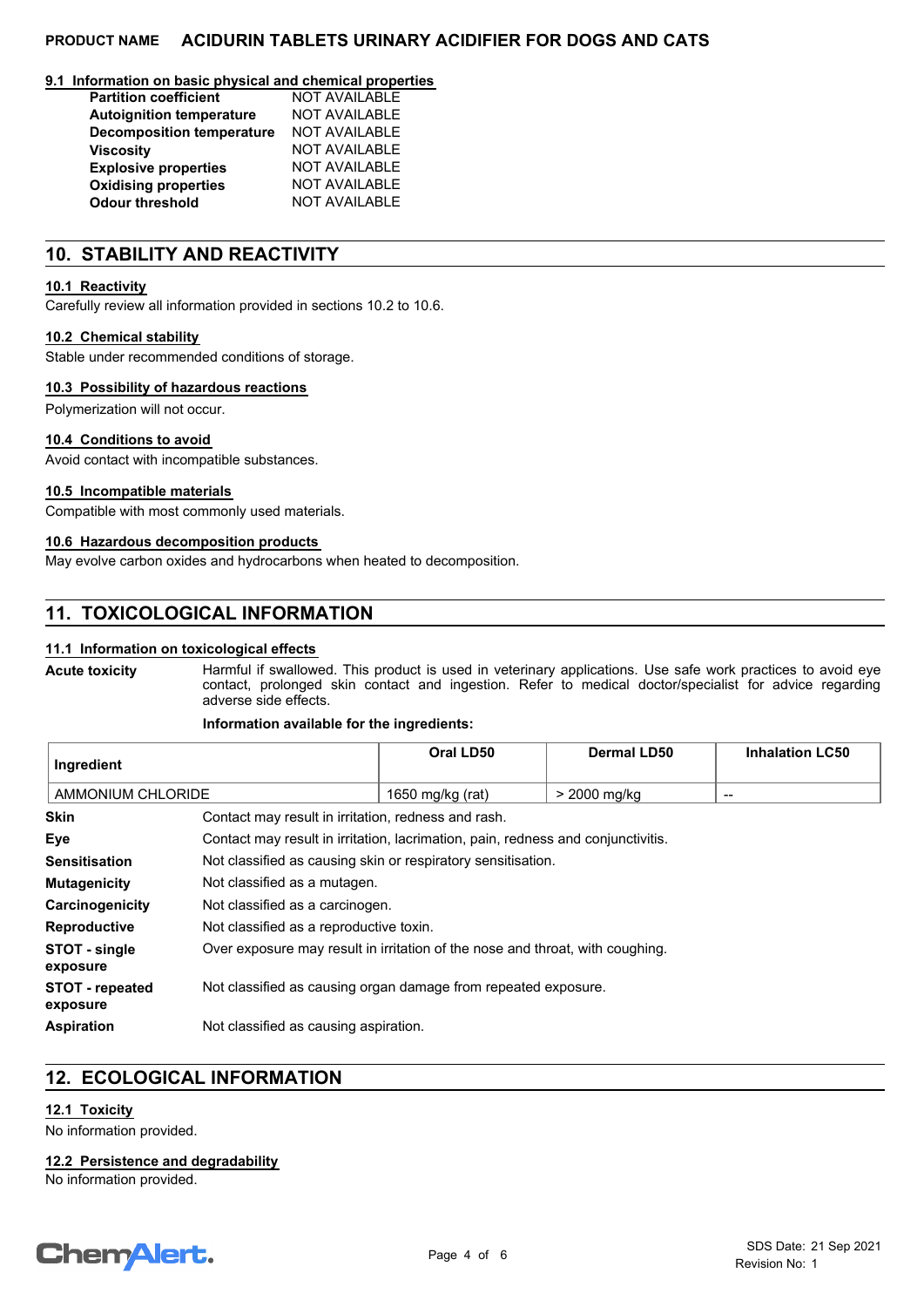## **12.3 Bioaccumulative potential**

No information provided.

## **12.4 Mobility in soil**

No information provided.

## **12.5 Other adverse effects**

No information provided.

# **13. DISPOSAL CONSIDERATIONS**

#### **13.1 Waste treatment methods**

For small quantities, collect and place in sealable containers. Dispose of, as with other clinical waste, by high temperature incineration (recommended > 1100°C). Burial to landfill may be acceptable, but only at an approved and licensed waste disposal site. **Waste disposal**

Legislation **Dispose of in accordance with relevant local legislation.** 

# **14. TRANSPORT INFORMATION**

## **NOT CLASSIFIED AS A DANGEROUS GOOD BY THE CRITERIA OF THE ADG CODE, IMDG OR IATA**

|                                     | <b>LAND TRANSPORT (ADG)</b> | <b>SEA TRANSPORT (IMDG / IMO)</b> | AIR TRANSPORT (IATA / ICAO) |
|-------------------------------------|-----------------------------|-----------------------------------|-----------------------------|
| 14.1 UN Number                      | None allocated.             | None allocated.                   | None allocated.             |
| 14.2 Proper<br><b>Shipping Name</b> | None allocated.             | None allocated.                   | None allocated.             |
| 14.3 Transport<br>hazard class      | None allocated.             | None allocated.                   | None allocated.             |
| 14.4 Packing Group                  | None allocated.             | None allocated.                   | None allocated.             |

# **14.5 Environmental hazards**

Not a Marine Pollutant.

# **14.6 Special precautions for user**

**Hazchem code** None allocated.

# **15. REGULATORY INFORMATION**

#### **15.1 Safety, health and environmental regulations/legislation specific for the substance or mixture**

A poison schedule number has not been allocated to this product using the criteria in the Standard for the Uniform Scheduling of Medicines and Poisons (SUSMP). **Poison schedule**

**APVMA Numbers** 35615

Safe Work Australia criteria is based on the Globally Harmonised System (GHS) of Classification and Labelling of Chemicals (GHS Revision 7). **Classifications**

**AUSTRALIA: AIIC (Australian Inventory of Industrial Chemicals)** All components are listed on AIIC, or are exempt. **Inventory listings**

# **16. OTHER INFORMATION**

WORKPLACE CONTROLS AND PRACTICES: Unless a less toxic chemical can be substituted for a hazardous substance, ENGINEERING CONTROLS are the most effective way of reducing exposure. The best protection is to enclose operations and/or provide local exhaust ventilation at the site of chemical release. Isolating operations can also reduce exposure. Using respirators or protective equipment is less effective than the controls mentioned above, but is sometimes necessary. **Additional information**

```
ChemAlert.
```